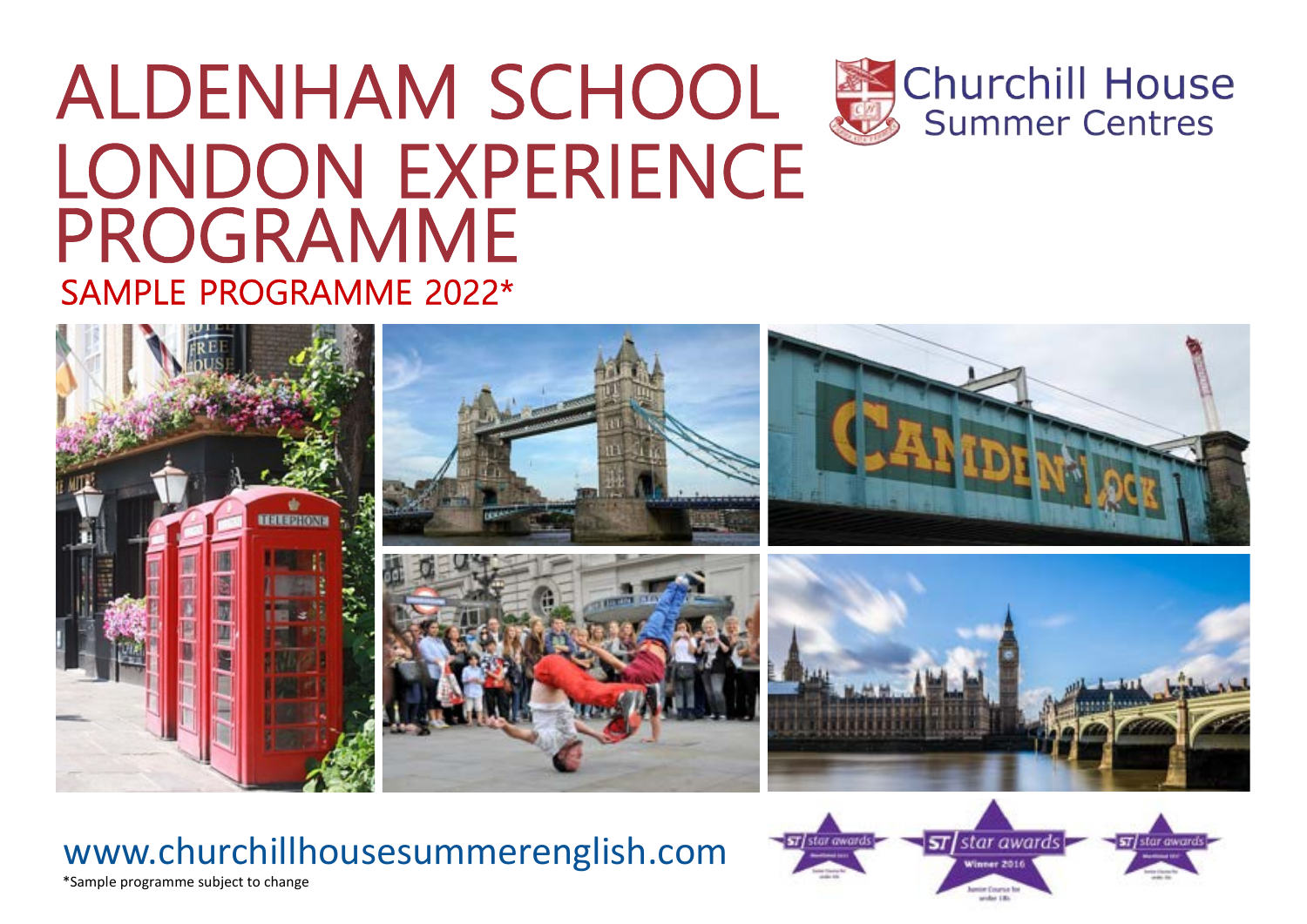### Churchill House Aldenham London Experience Sample Programme 2022\* Week 1 **Summer Centres Wednesday Thursdav** Monday Tuesday Friday Saturday Sunday 4th July 5th July 6th July 7th July 8th July 9th July 10th July Breakfast Breakfast Breakfast Breakfast Breakfast Breakfast 08:00-09:00 08:00-09:00 08:00-09:00 08:00-09:00 08:00-09:00 08:00-09:00 Arrivals Day English Lessons English Lessons English Lessons English Lessons English Lessons 09:00-10:00 09:00-10:00 09:00-10:00 09:00-10:00 08:45-09:45 10:15-11:15 10:15-11:15 10:15-11:15 10:15-11:15 10:00-11:00 11:30-12:30 11:30-12:30 11:30-12:30 11:30-12:30 11:15-12:15 Lunch Lunch Lunch Lunch Lunch 12:30-13:15 12:30-13:45 12:30-13:15 12:30-13:45 12:15-14:00 **Onsite Activities** London Experience **Onsite Activities** London Experience **Onsite Activities** Full Day Excursion Westminster walking tour Catch and Release Game Science Museum & Hyde Park Dreamcatcher Making Volleyball & Tennis Oxford & University College 13:15-18:30 14:00-15:00 13:15-20:00 14:00-15:00 14:00-15:00 09:00-18:30 Badminton & Basketball Football & Ultimate Frisbee Parachute Games Arrive, unpack and familiarise yourself with 15:15-16:15 15:15-16:15 15:15-16:15 the school and its Junk Robot Making Mannequin Challenge Murder Mystery Prep surroundings 16:30-17:30 16:30-17:30 16:30-17:30 Dinner & House Time Dinner & House Time Dinner & House Time Dinner & House Time Dinner & House Time Dinner & House Time Dinner on Return 17:30-20:00 1:30-20:00 17:30-20:00 17:30-20:00 17:30-20:00 18:30-20:00 20:00-22:00 Music Quiz Welcome Party BBQ Night Staff vs Students Murder Mystery Film Night

Lights Out 22:30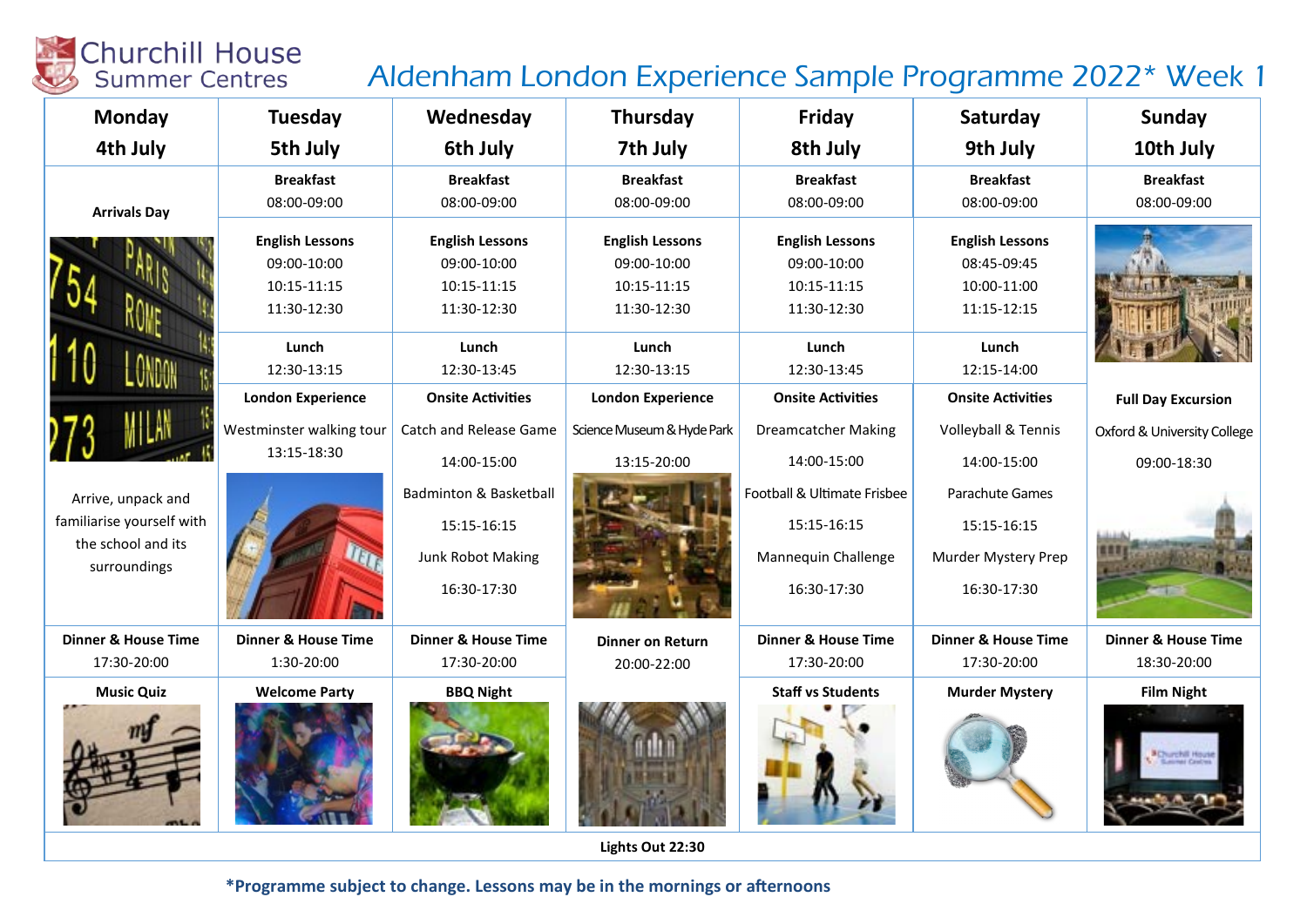### Churchill House Aldenham London Experience Sample Programme 2022\* Week 2 **Summer Centres** Monday **Wednesday Thursdav** Tuesday Friday Saturday Sunday 11th July 12th July 13th July 14th July 15th July 16th July 17th July Breakfast Breakfast Breakfast Breakfast Breakfast Breakfast 08:00-09:00 08:00-09:00 08:00-09:00 08:00-09:00 08:00-09:00 08:00-09:00 Arrivals Day English Lessons English Lessons English Lessons English Lessons English Lessons 09:00-10:00 09:00-10:00 09:00-10:00 09:00-10:00 08:45-09:45 10:15-11:15 10:15-11:15 10:15-11:15 10:15-11:15 10:00-11:00 11:30-12:30 11:30-12:30 11:30-12:30 11:30-12:30 11:15-12:15 Lunch Lunch Lunch Lunch Lunch 12:30-13:15 12:30-13:45 12:30-13:15 12:30-13:45 12:15-14:00 London Experience **Onsite Activities** London Experience **Onsite Activities Onsite Activities** Full Day Excursion British Museum / Oxford Street Catch the Flag City Cruise & Walking Tour **Trashion Show Preparation** Talent Show PreparaƟon Windsor Castle 14:00-15:00 **Onsite Activities** 13:15-18:30 14:00-15:00 13:15-20:00 14:00-15:00 09:00-18:30 Origami Making Dodgeball & Tag Rugby Volleyball & Netball or 15:15-16:15 15:15-16:15 15:15-16:15 London Experience Trashion Show Rehearsal Talent Show Rehearsal Cricket & Badminton Excursion 16:30-17:30 16:30-17:30 16:30-17:30 Dinner & House Time Dinner & House Time Dinner & House Time Dinner & House Time Dinner & House Time Dinner & House Time Dinner on Return 17:30-20:00 18:30-20:00 17:30-20:00 17:30-20:00 17:30-20:00 18:30-20:00 20:00-22:00 Music Quiz Saraoke BBQ Night Nusic Quiz Aldenham's Got Talent Film Night Trashion Show! Aldenham's Got Talent Film Night

Lights Out 22:30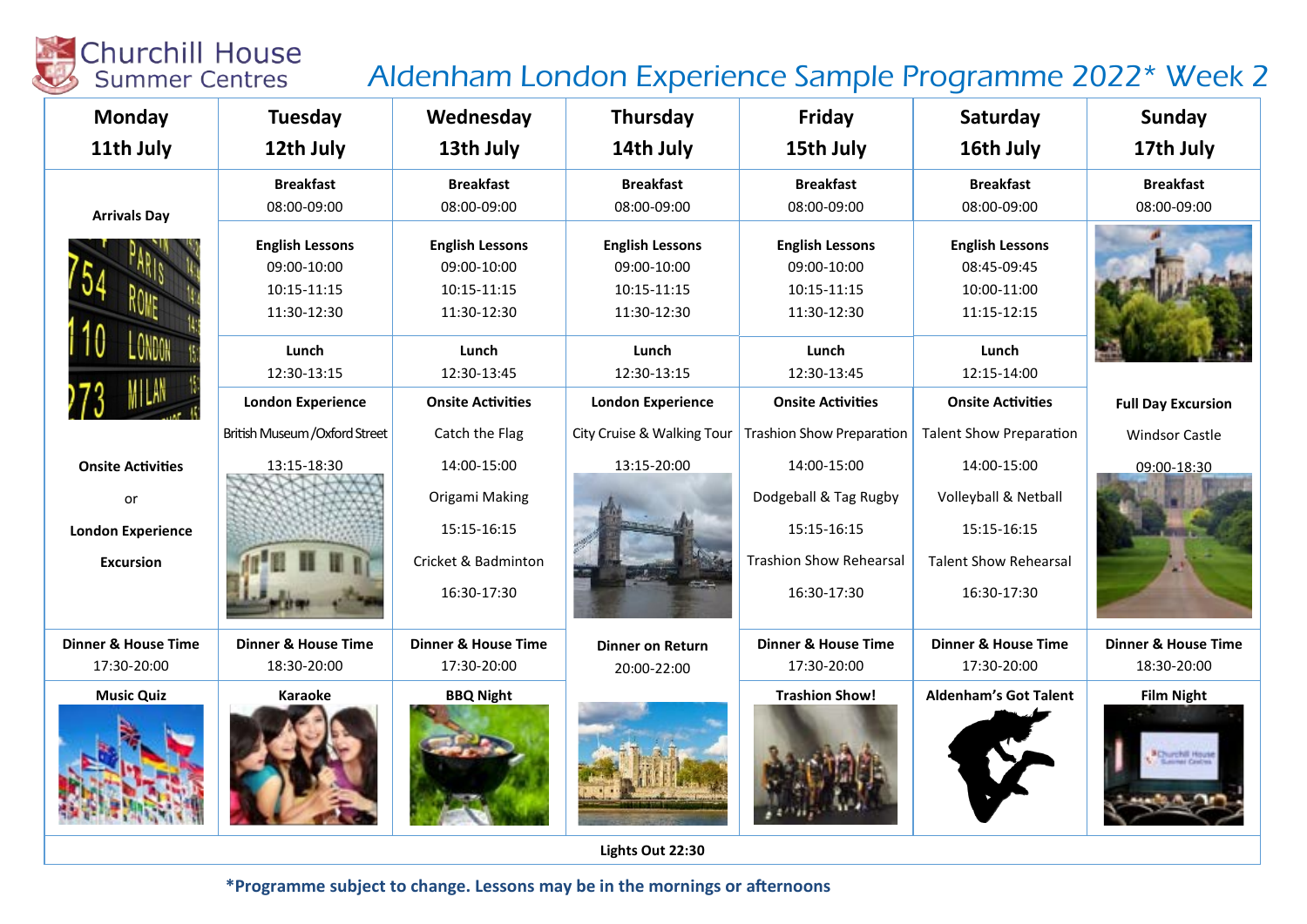### Churchill House Aldenham London Experience Sample Programme 2022\* Week 3 **Summer Centres Wednesday Thursdav** Monday Tuesday Friday Saturday Sunday 18th July 19th July 20th July 21st July 22nd July 23rd July 24th July Breakfast Breakfast Breakfast Breakfast Breakfast Breakfast 08:00-09:00 08:00-09:00 08:00-09:00 08:00-09:00 08:00-09:00 08:00-09:00 Arrivals Day English Lessons English Lessons English Lessons English Lessons English Lessons 09:00-10:00 09:00-10:00 09:00-10:00 09:00-10:00 08:45-09:45 10:15-11:15 10:15-11:15 10:15-11:15 10:15-11:15 10:00-11:00 11:30-12:30 11:30-12:30 11:30-12:30 11:30-12:30 11:15-12:15 Lunch Lunch Lunch Lunch Lunch 12:30-13:15 12:30-13:45 12:30-13:15 12:30-13:45 12:15-14:00 **Onsite Activities** London Experience **Onsite Activities** London Experience **Onsite Activities** Full Day Excursion Tate Modern & Southwark Haka Dance Camden & Regents Park Carnival Night PreparaƟon British Bulldog Brighton & Pavilion 13:15-18:30 14:00-15:00 13:15-20:00 14:00-15:00 14:00-15:00 Onsite Activities 09:00-18:30 Egg Drop Game **Netball & Ultimate Frisbee** Postcard Making or 15:15-16:15 15:15-16:15 15:15-16:15 London Experience Football & Badminton Circus Skills Volleyball & Basketball Excursion 16:30-17:30 16:30-17:30 16:30-17:30 Dinner & House Time Dinner & House Time Dinner & House Time Dinner on Return Dinner & House Time Dinner & House Time Dinner & House Time 17:30-20:00 17:30-20:00 18:30-20:00 17:30-20:00 17:30-20:00 18:30-20:00 20:00-22:00 Scavenger Hunt Welcome Party BBQ Night States and Carnival Night Aldenham's Got Talent Film Night Film Night

Lights Out 22:30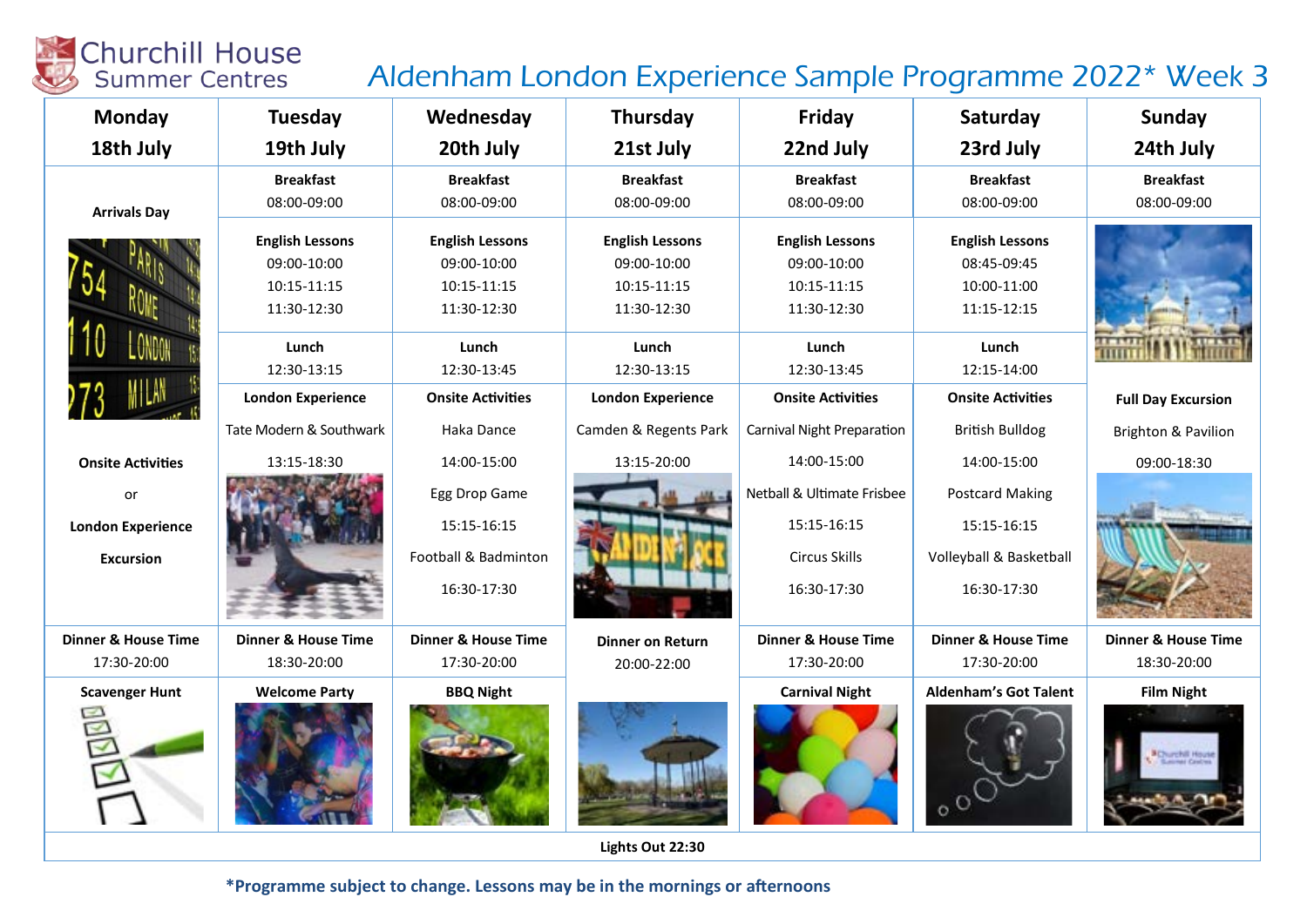### Churchill House Aldenham London Experience Sample Programme 2022\* Week 4 **Summer Centres Wednesday Thursdav** Monday Tuesday Friday Saturday Sunday 25th July 26th July 27th July 28th July 29th July 30th July 31st July Breakfast Breakfast Breakfast Breakfast Breakfast Breakfast 08:00-09:00 08:00-09:00 08:00-09:00 08:00-09:00 08:00-09:00 08:00-09:00 Arrivals Day English Lessons English Lessons English Lessons English Lessons English Lessons 09:00-10:00 09:00-10:00 09:00-10:00 09:00-10:00 08:45-09:45 10:15-11:15 10:15-11:15 10:15-11:15 10:15-11:15 10:00-11:00 11:30-12:30 11:30-12:30 11:30-12:30 11:30-12:30 11:15-12:15 Lunch Lunch Lunch Lunch Lunch 12:30-13:15 12:30-13:45 12:30-13:15 12:30-13:45 12:15-14:00 **Onsite Activities** London Experience **Onsite Activities** London Experience **Onsite Activities** Full Day Excursion Covent Garden Music Videos London Aquarium/China Town Cabaret Night Preparation Dodgeball & Football Warwick Castle 13:15-18:30 14:00-15:00 13:15-20:00 14:00-15:00 14:00-15:00 Onsite Activities 09:00-18:30 Design a Bridge Bollywood Dance Design a Bridge or 15:15-16:15 15:15-16:15 15:15-16:15 London Experience Tennis & Basketball Cabaret Night Rehearsal Benchball Excursion 16:30-17:30 16:30-17:30 16:30-17:30 Dinner & House Time Dinner & House Time Dinner & House Time Dinner on Return Dinner & House Time Dinner & House Time Dinner & House Time 17:30-20:00 18:30-20:00 17:30-20:00 17:30-20:00 17:30-20:00 18:30-20:00 20:00-22:00 Bottle Rockets | Karaoke | BBQ Night | Carnival Night | Build a City | Film Night

Lights Out 22:30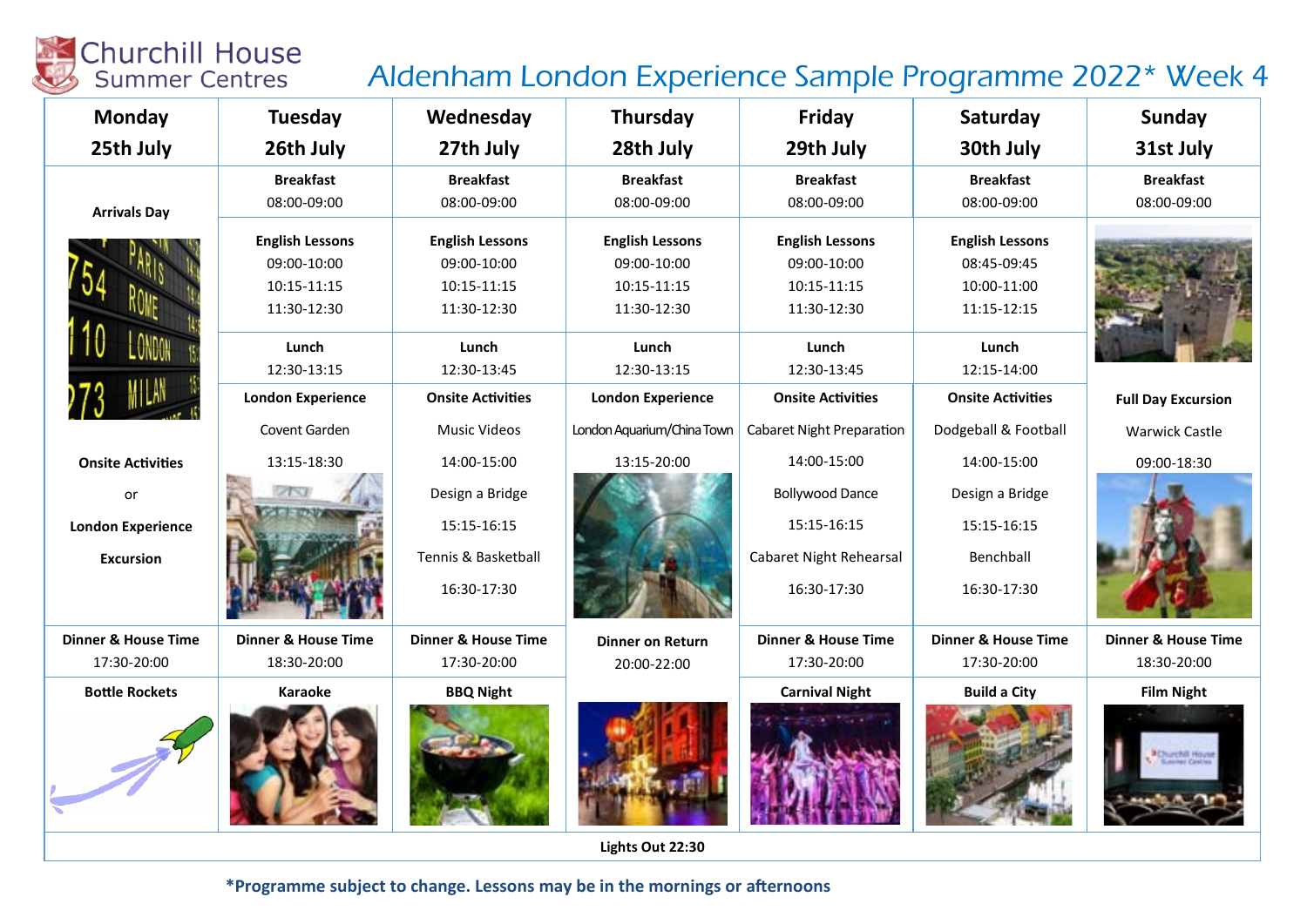# **Churchill House**<br>Summer Centres

## Aldenham London Experience Sample Programme 2022\* Week 5

| Monday                         | Tuesday                        | Wednesday                          | Thursday                   | Friday                         | Saturday                       | <b>Sunday</b>                  |
|--------------------------------|--------------------------------|------------------------------------|----------------------------|--------------------------------|--------------------------------|--------------------------------|
| <b>1st August</b>              | 2nd August                     | <b>3rd August</b>                  | 4th August                 | <b>5th August</b>              | <b>6th August</b>              | <b>7th August</b>              |
|                                | <b>Breakfast</b>               | <b>Breakfast</b>                   | <b>Breakfast</b>           | <b>Breakfast</b>               | <b>Breakfast</b>               | <b>Breakfast</b>               |
| <b>Arrivals Day</b>            | 08:00-09:00                    | 08:00-09:00                        | 08:00-09:00                | 08:00-09:00                    | 08:00-09:00                    | 08:00-09:00                    |
|                                | <b>English Lessons</b>         | <b>English Lessons</b>             | <b>English Lessons</b>     | <b>English Lessons</b>         | <b>English Lessons</b>         |                                |
|                                | 09:00-10:00                    | 09:00-10:00                        | 09:00-10:00                | 09:00-10:00                    | 08:45-09:45                    |                                |
|                                | 10:15-11:15                    | 10:15-11:15                        | 10:15-11:15                | 10:15-11:15                    | 10:00-11:00                    |                                |
|                                | 11:30-12:30                    | 11:30-12:30                        | 11:30-12:30                | 11:30-12:30                    | 11:15-12:15                    |                                |
|                                | Lunch                          | Lunch                              | Lunch                      | Lunch                          | Lunch                          |                                |
|                                | 12:30-13:15                    | 12:30-13:45                        | 12:30-13:15                | 12:30-13:45                    | 12:15-14:00                    |                                |
|                                | <b>London Experience</b>       | <b>Onsite Activities</b>           | <b>London Experience</b>   | <b>Onsite Activities</b>       | <b>Onsite Activities</b>       | <b>Full Day Excursion</b>      |
|                                | Westminster Walking Tour       | TV Commercials                     | Science Museum / Hyde Park | Harry Potter Night Preparation | Teambuilding                   | Cambridge & Punting            |
| <b>Onsite Activities</b>       | 13:15-18:30                    | 14:00-15:00                        | 13:15-20:00                | 14:00-15:00                    | 14:00-15:00                    | 09:00-18:30                    |
| or                             |                                | <b>Movie Posters</b>               |                            | Quidditch                      | Mannequin Challenge            |                                |
| <b>London Experience</b>       |                                | 15:15-16:15                        |                            | 15:15-16:15                    | 15:15-16:15                    |                                |
| <b>Excursion</b>               |                                | <b>Volleyball &amp; Basketball</b> |                            | Harry Potter Stop Motion       | Cricket & Badminton            |                                |
|                                |                                | 16:30-17:30                        |                            | 16:30-17:30                    | 16:30-17:30                    |                                |
| <b>Dinner &amp; House Time</b> | <b>Dinner &amp; House Time</b> | <b>Dinner &amp; House Time</b>     | <b>Dinner on Return</b>    | <b>Dinner &amp; House Time</b> | <b>Dinner &amp; House Time</b> | <b>Dinner &amp; House Time</b> |
| 17:30-20:00                    | 18:30-20:00                    | 17:30-20:00                        | 20:00-22:00                | 17:30-20:00                    | 17:30-20:00                    | 18:30-20:00                    |
| <b>Scavenger Hunt</b>          | <b>Disco</b>                   | <b>BBQ Night</b>                   |                            | <b>Carnival Night</b>          | <b>Games Night</b>             | <b>Film Night</b>              |
| $\geq$                         |                                |                                    |                            |                                |                                |                                |

Lights Out 22:30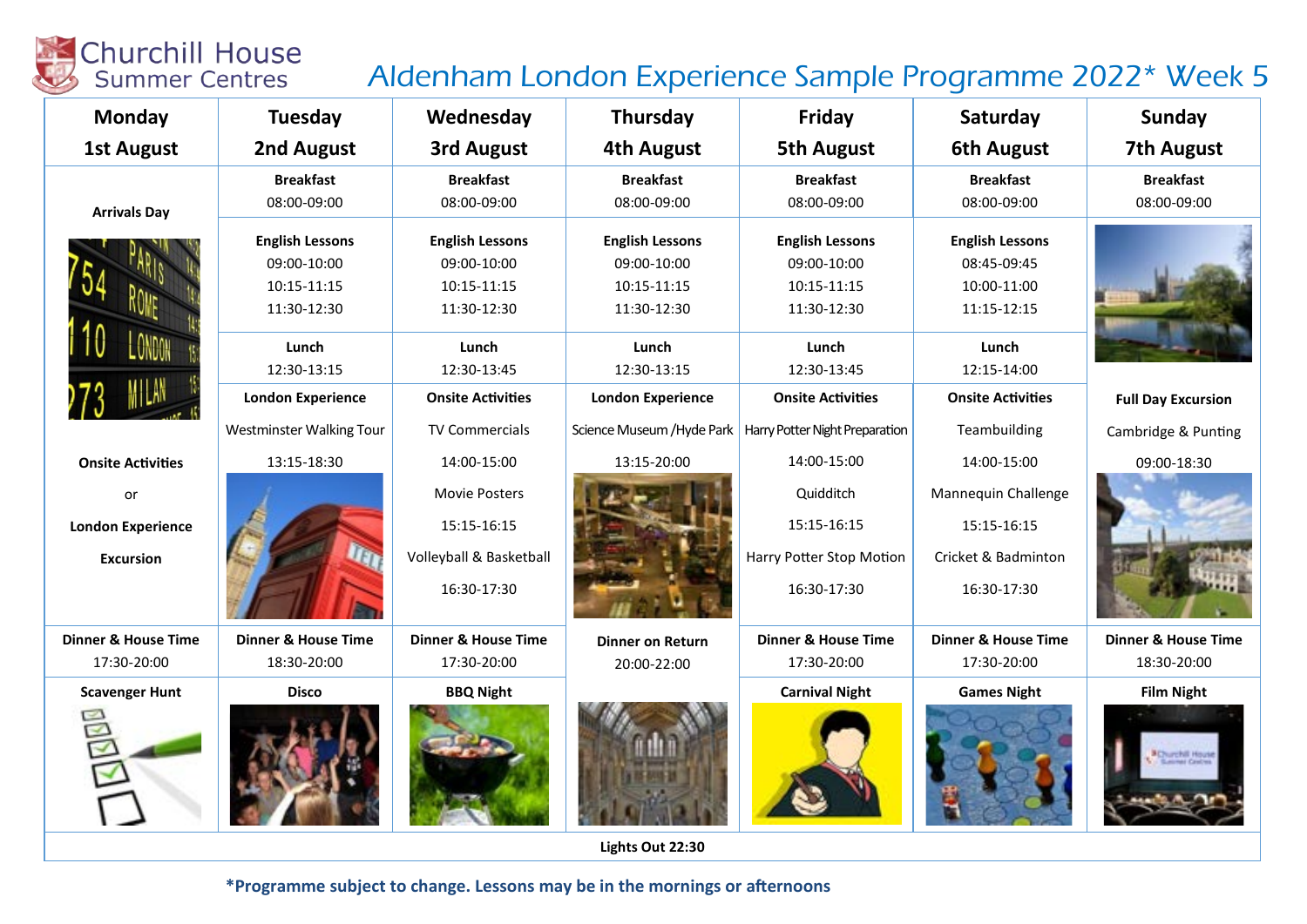## **Churchill House**<br>Summer Centres

## Aldenham London Experience Sample Programme 2022\* Week 6

| <b>Monday</b>                                      | Tuesday                                                                                     | Wednesday                                                                                   | Thursday                                                                                    | Friday                                                                                      | Saturday                                                                                    | Sunday                          |
|----------------------------------------------------|---------------------------------------------------------------------------------------------|---------------------------------------------------------------------------------------------|---------------------------------------------------------------------------------------------|---------------------------------------------------------------------------------------------|---------------------------------------------------------------------------------------------|---------------------------------|
| <b>8th August</b>                                  | <b>9th August</b>                                                                           | 10th August                                                                                 | 11th August                                                                                 | 12th August                                                                                 | 13th August                                                                                 | 14th August                     |
| <b>Arrivals Day</b>                                | <b>Breakfast</b><br>08:00-09:00                                                             | <b>Breakfast</b><br>08:00-09:00                                                             | <b>Breakfast</b><br>08:00-09:00                                                             | <b>Breakfast</b><br>08:00-09:00                                                             | <b>Breakfast</b><br>08:00-09:00                                                             | <b>Breakfast</b><br>08:00-09:00 |
|                                                    | <b>English Lessons</b><br>09:00-10:00<br>10:15-11:15<br>11:30-12:30<br>Lunch<br>12:30-13:15 | <b>English Lessons</b><br>09:00-10:00<br>10:15-11:15<br>11:30-12:30<br>Lunch<br>12:30-13:45 | <b>English Lessons</b><br>09:00-10:00<br>10:15-11:15<br>11:30-12:30<br>Lunch<br>12:30-13:15 | <b>English Lessons</b><br>09:00-10:00<br>10:15-11:15<br>11:30-12:30<br>Lunch<br>12:30-13:45 | <b>English Lessons</b><br>08:45-09:45<br>10:00-11:00<br>11:15-12:15<br>Lunch<br>12:15-14:00 |                                 |
|                                                    | <b>London Experience</b>                                                                    | <b>Onsite Activities</b>                                                                    | <b>London Experience</b>                                                                    | <b>Onsite Activities</b>                                                                    | <b>Onsite Activities</b>                                                                    | <b>Full Day Excursion</b>       |
|                                                    | British Museum / Oxford Street                                                              | Haka Dance                                                                                  | City Cruise & Walking Tour                                                                  | Basketball & Volleyball                                                                     | Zombie                                                                                      | Brighton & Pavilion             |
| <b>Onsite Activities</b>                           | 13:15-18:30                                                                                 | 14:00-15:00                                                                                 | 13:15-20:00                                                                                 | 14:00-15:00                                                                                 | 14:00-15:00                                                                                 | 09:00-18:30                     |
| or<br><b>London Experience</b><br><b>Excursion</b> |                                                                                             | <b>Card Making</b><br>15:15-16:15<br>Football & Badminton<br>16:30-17:30                    |                                                                                             | Rounders<br>15:15-16:15<br><b>International Night Prep</b><br>16:30-17:30                   | Mannequin Challenge<br>15:15-16:15<br>Cricket & Badminton<br>16:30-17:30                    |                                 |
| <b>Dinner &amp; House Time</b>                     | <b>Dinner &amp; House Time</b>                                                              | <b>Dinner &amp; House Time</b>                                                              | <b>Dinner on Return</b>                                                                     | <b>Dinner &amp; House Time</b>                                                              | <b>Dinner &amp; House Time</b>                                                              | <b>Dinner &amp; House Time</b>  |
| 17:30-20:00                                        | 18:30-20:00                                                                                 | 17:30-20:00                                                                                 | 20:00-22:00                                                                                 | 17:30-20:00                                                                                 | 17:30-20:00                                                                                 | 18:30-20:00                     |
| <b>Music Quiz</b>                                  | Karaoke                                                                                     | <b>BBQ Night</b>                                                                            |                                                                                             | <b>International Night</b>                                                                  | <b>Zombie Apocalypse</b>                                                                    | <b>Farewell Party</b>           |

Lights Out 22:30